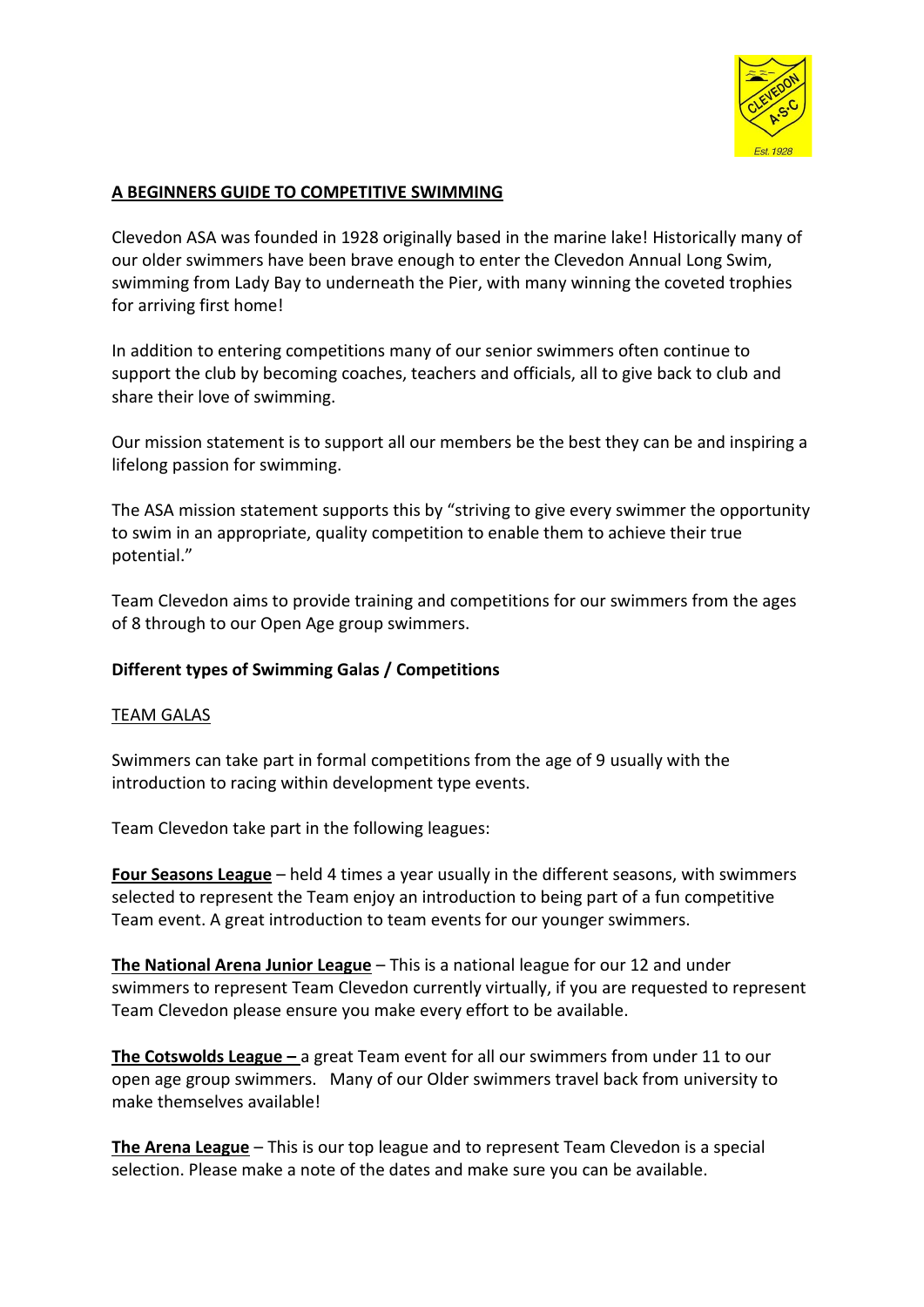

Team lists are emailed and added to the notice board, to help our Team managers please respond promptly confirming your swimmer's availability. Detailed Team sheets have to be submitted prior to the event so we really appreciate your support with prompt replies. We require 4 swimmers to make a relay team!  $\odot$  and each league has their own specific rules.

Team Galas are generally on a Saturday or Sunday and the timings are very dependent upon the availability of pool time. A gala normally last approximately 2 ½ hours and everyone is expected to remain to support the team, to celebrate and congratulate the winning team. Team Clevedon has a great reputation for true team spirit! I bet you cant wait to join in!

### CLUB CHAMPIONSHIPS

An annual event giving our swimmer's the opportunity to achieve personal bests, qualifying times for open meets (including Somerset County Championships) as well as medals, trophies and the possibility to break a club record! As a competitive club everyone is encouraged to enter and take part.

### OPEN MEETS/ LICENSED MEETS AND THE SWIMMING CALENDAR

The swimming season starts in September with the Short Course (25m pool) Season running through to December. The final big event for top swimmers is the British Short Course Championships – yes we do have swimmers who compete at this level and their races are usually streamed so you can support them live!

Open meets are where a swimmer swims for themselves with the entry made through the club paid for by the individual.

The Club's competition calendar details team galas and targeted meets. Targeted meets give our swimmer's opportunities to see progression through Personal Bests, achieving qualifying times for higher licensed meets. It is important swimmers aren't over competing, remember what can a swimmer do in a week to achieve a PB?

An Open Meet is usually split in to 2 sessions with a separate warm up for each session with races in heats irrespective of age. As a Team we expect everyone to arrive 30 minutes before warm up to ensure we can follow warm up and pre pool activities as a team. It is important to bring your club hat, top, spare hat and goggles. The pool environment can be very hot and dehydrating so make sure you have plenty of water with you.

Licensed Open meets – what they mean…

The issue of a license means swimmers, coaches, and parents can assume it is a quality competition which complies with a standard set of requirements. The level of the meet will identify the purpose of the competition.